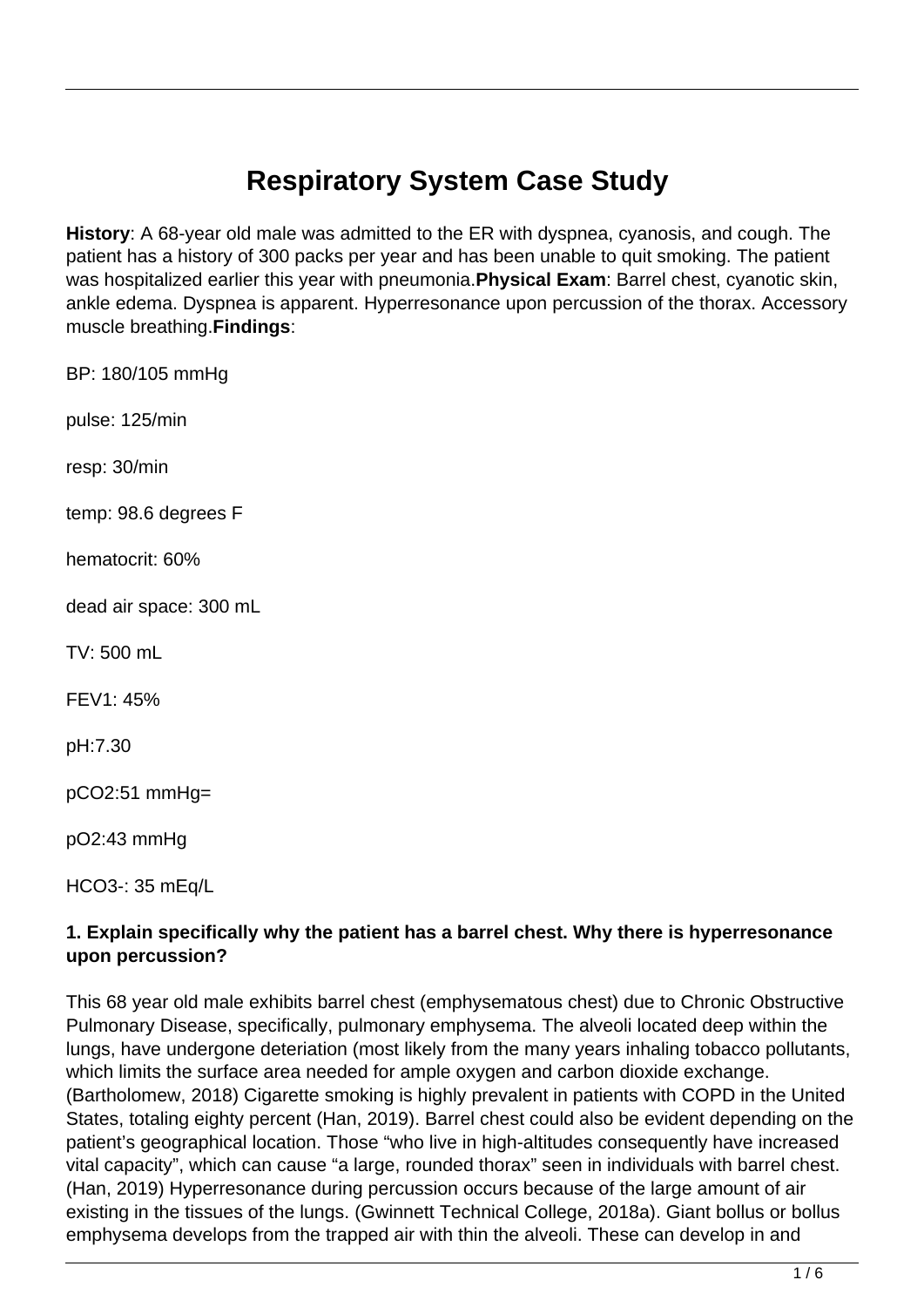around the diseased lung tissue (Mosby, 2013). The giant bollus produces hyperinflation can be seen in patients who are further along in the disease process. Barrel chest is caused by hyperinflation of the alveoli for persistent periods of time (Han, 2019). Essentially through hyperresonance we are tapping on the alveoli drum, introducing the emphysema.

# **2. What term best describes the respiratory rate? If it is abnormal, explain why. In your answer be sure to discuss the anatomy and physiology in detail.**

This male has an abnormal respiratory rate of 30 breaths pee minute. He is showing signs of tachypnea because his breaths are more than eighteen breaths per minute. Loss of the elastic fibers: therefore reduces the "passive tissue recoil". With out the elastic tissue, expiration and appropriate ventilation cannot occur. Proper functioning of the septal lung cells (type II alveolar cells) is important for surfactant production that makes expansion easier. COPD destroys the alveoli that in turn negatively impact the septal cells and the expansion needs for sufficient pulmonary ventilation. (Gwinnett Technical college, 2018a, p.143). This is clinically significant because his body is attempting to make up for the lack of oxygen in the blood. Therefore, the patient struggles to breath more frequently to retrieve more oxygen but it actually just increases the carbon dioxide in the blood. This produces tachypnea (Bartholomew, 2018, p.877).

# **3. Calculate the patient's MVR and AVR. In your answer include the equations for each and show your work for each calculation. What is the significance of the AVR?**

The patient's minute volume of respiration (MVR) is 15 liters per minute; which is abnormal. During relaxation the normal respiratory minute volume is around 6 liters per minute (Bartholomew, 2018).

MVR= (breaths per minute) X (tidal volume)

=30 breaths per minute X 500 mL

=15000 mL per minute

=15.0 liters per minute

To convert mL to Liters you divide by one thousand and would get 15 Liters per minute (Gwinnett Technical College, 2018a).

The patient's alveolar ventilation rate (AVR) is 6 liter per minute. During relaxation the appropriate alveolar ventilation rate is 4.2 liters per minute. (Bartholomew, 2018).

AVR= (breaths per minute) X (tidal volume-dead space)

 $= 30$  breaths per minute X (500mL -300mL)

- = 30 breaths per minute X 200 mL
- $= 6,000$  mL per minute
- = 6.0 liters per minute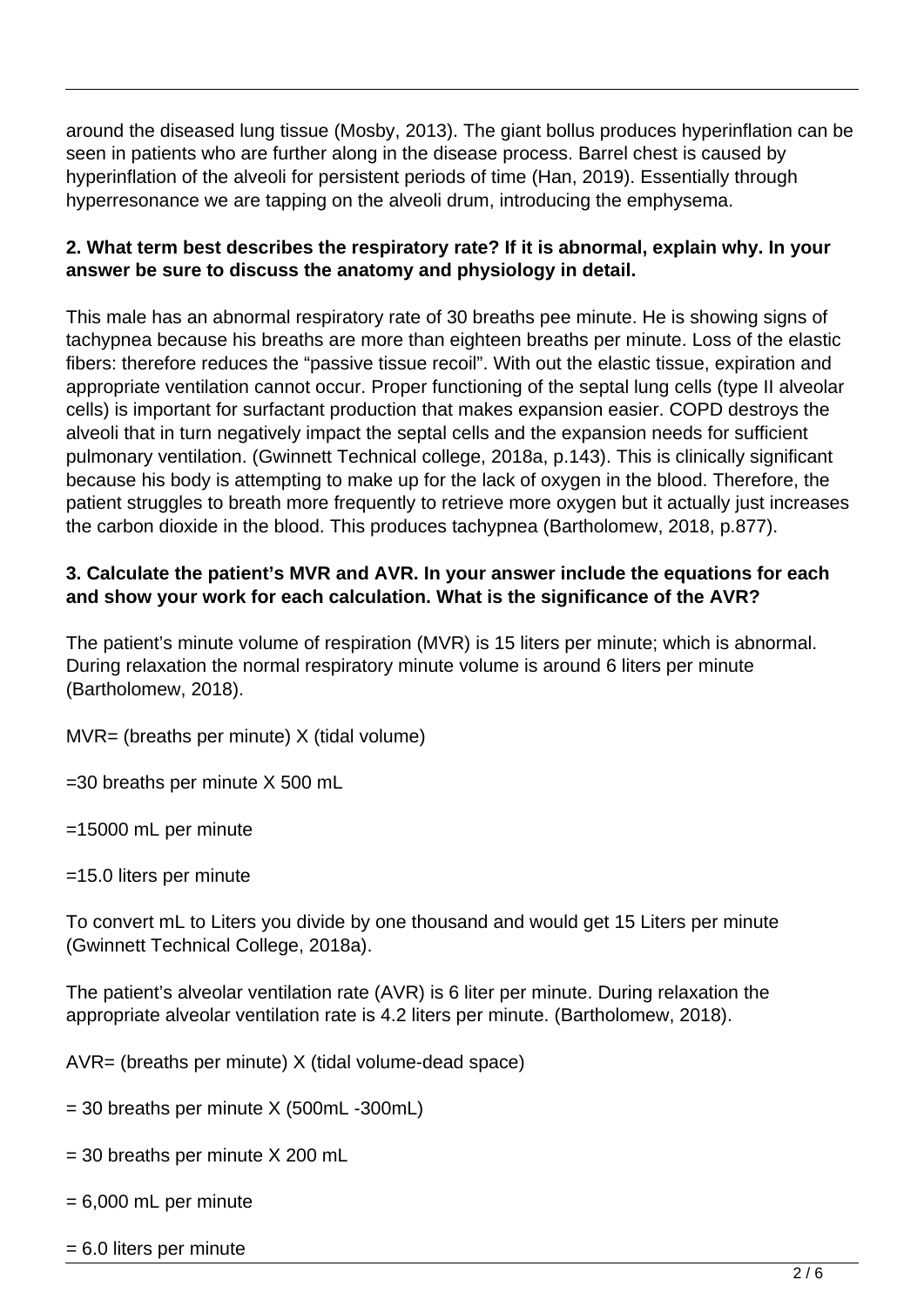We account for the dead space when calculating the AVR, which is why it will always be lower than the MVR; however, in these patients' findings we can conclude both values are abnormal due to the increased effort they have to make just to breath a normal amount of oxygen in at rest (Gwinnett Technical College, 2018a, p.148). AVR is high due to the "hyperinflation observed in the physical examination of the patients barrel chest" (Han, 2019).

# **4. What term describes his blood pressure? If it abnormal, explain why. In your answer, be sure to discuss the anatomy and physiology in detail.**

This patient's blood pressure would be considered stage two hypertension because the systolic number is higher than 160 mmHg and diastolic is higher than 100 mmHg (Mosby, 2013). COPD in its later stages can leave the patient with cor pulmonale or pulmonary hypertension. (Han, 2019). Possibly from having untreated high blood pressure for too many years. Pulmonary hypertension can cause an increase in pressure through the capillaries that are carrying blood from right side of the heart and back to the lungs. The upsurge in PCO2 arouses the chemoreceptors; which therefore, increase the cardiac output, respiratory rate, and blood pressure. (Bartholomew, 2018).

# **5. What term describes his pulse? If it is abnormal, explain why. In your answer, be sure to discuss the anatomy and physiology in detail.**

A pulse that stays above 100 beats per minute would be described as tachycardia. The chemoreceptors on the medulla oblongata actually bring up the heart rate to bring more oxygen to cells in the body. This escalates the amount of oxygen though out the entire body. (Mosby, 2013). Those same chemoreceptors that increase blood pressure stimulates "the airway stretch receptors" which "triggers the inflation reflex, but also increase heart rate." As the cardiac output continues to go up so does the blood flow in the alveolar capillaries. (Bartholomew, 2018). This produces a rapid heart rate seen in this patient's examination.

# **6. Give a detailed explanation of why this patient has ankle edema. In your answer, be sure to discuss the anatomy and physiology in detail.**

The pulmonary hypertension that was briefly mentioned in reference to the patient's blood pressure in question number 4 is also a possible cause of the ankle edema. This edema is the results from disproportions of osmotic and hydrostatic pressure with thin the capillaries. Diffusion of ions, filtration of solutes and the reabsorption of water cannot occur like they normally do which results in build of interstitial fluid. Because reabsorption is not taking place the "fluid moves out of the blood and builds up in peripheral tissues." Ankle edema is a classic clinical finding in pulmonary hypertension that can end in right-sided heart failure (Bartholomew, 2018, p.744).

# **7. Is the hematocrit normal? In your answer, be sure to discuss the anatomy and physiology in detail.**

A hematocrit of 60% is high considering the average range is 46% in males. His many years of smoking produce carboxyhemoglobin that leaves this patient with the effects of hypoxia. Considering this patient is in the late stages of COPD, it would be correct to say that the low oxygen being exerted on the tissues is causing hypoxia which in turn causes polycythemia. The hematocrit can fall because of the formation of red blood cells. The cyanotic skin exhibited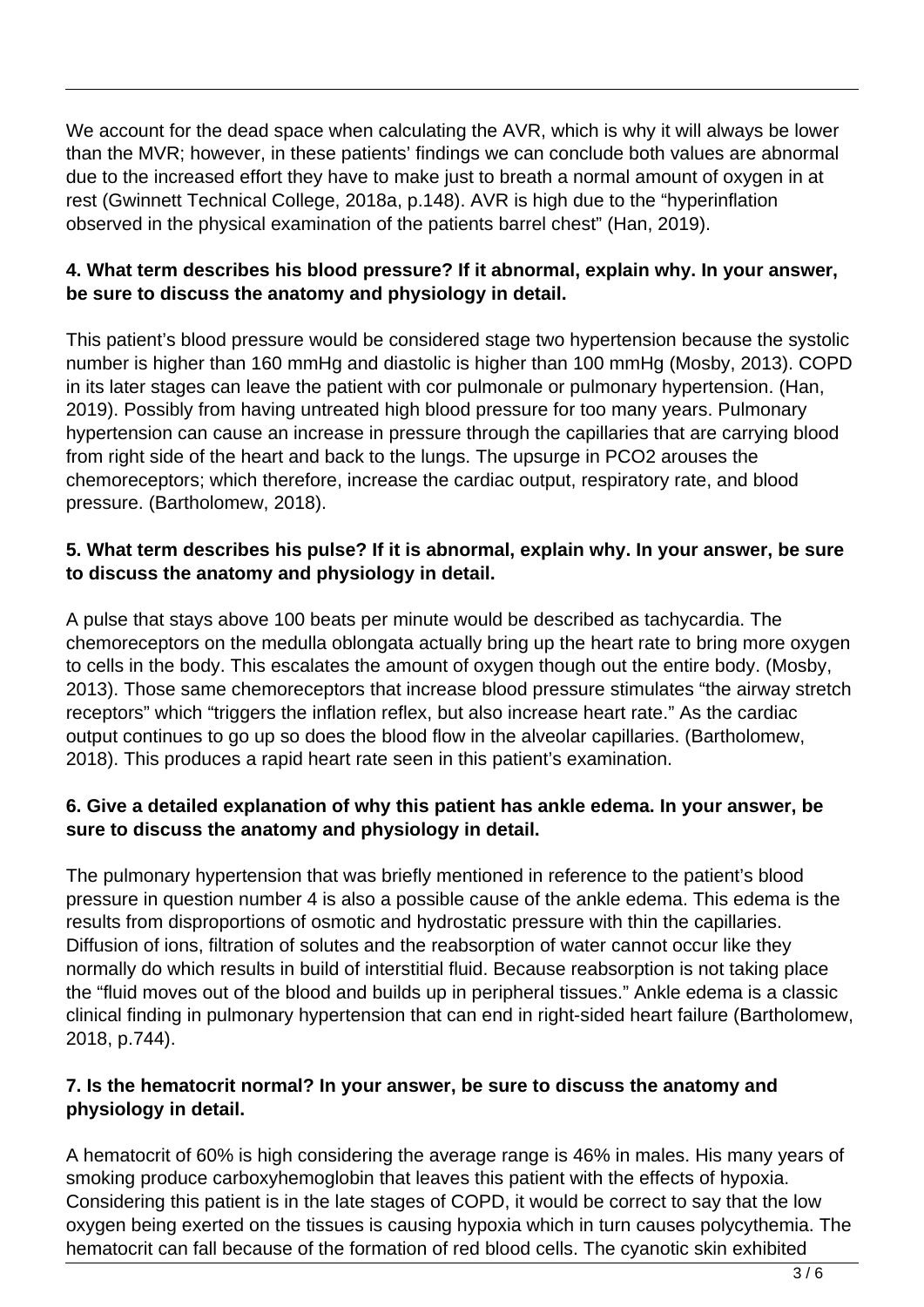during his examination supports hypoxia. All factors contribute to the above abnormal hematocrit seen in these patients' findings (Bartholomew, 2018,p.659).

# **8. Why did the hospital run an FEV1 test? Is the patient's FEV1 normal? If it is abnormal, explain why. In your answer, be sure to discuss the anatomy and physiology in detail.**

The FEV is performed to determine the severity of the patient's lung disease. The patient breaths into a spirometer that is attached to equipment to measure exactly how much air can the patient can expire after taking a deep breath. This patient FEV is not normal because it is far below the 80% we would like to see. This is due to the bullae in his lungs that are trapping the air. This can be supported by the 300 mL of dead air space we see in his findings. He cannot take in a lot of air on inspiration so he doesn't have much to exhale. A low FEV is indicative of a breathing obstruction. He is in the severe stage of COPD because his FEV is between 30-49% (Cirino, 2017).

# **9. Which artery was likely used to obtain the arterial blood gases?**

The best artery to draw arterial blood gases from is the radial artery (anatomically it is located on the thumb side of the wrist) because it provides straight arteries that bring blood to the basal layer of the endometrium. This is close to the surface, which makes it easiest to obtain blood from. This is also go to artery because it is the safest compared to the femoral and brachial artery in terms of bleeding. All can be used to draw arterial blood from but the radial artery is most likely to be used (Bartholomew, 2018, p.1078).

# **10. Which acid-base imbalance disorder is apparent from the results?**

The acid based imbalance disorder that is apparent from the findings is the low blood ph. of 7.30. This should fall between 7.35-7.45. Even the smallest change in blood ph. can result in respiratory acidosis. This was caused by a rise in partial pressure of carbon dioxide in the blood, known as hypercapnia. This patient PCO2 is 51 mmHg and it should fall between 35-45 mmHg. This diagnosis is supported by the increase in breathing rate seen in his findings. The chemoreceptors that check the PCO2 in the blood quickened the respiratory rate. If the partial pressure of oxygen remains too low and the partial pressure of carbon dioxide remains too high for an extended amount of time the chemoreceptors will actually reset them selves to those number. And they loose their opportunity to return the levels back to normal. (Bartholomew, 2018, p.874).

# **11. What term describes the amount of carbon dioxide in the blood? If it is abnormal, explain why. In your answer, be sure to discuss the anatomy and physiology in detail.**

This patient how ever has chronic respiratory acidosis because his compensatory means have not crashed yet. The ph. has only shifted to the left a little because the kidneys have slowed the ph. change down by releasing H+. Unless the pulmonary obstruction is surgically fixed by removing the bullae or brochondilation is induced by mechanical or medicinal means or drugs the kidneys cannot alone fix the respiratory acidosis. And bring the ph. back to normal range. The buffer systems take in some H+ but once it has been surpassed the blood ph. falls. Eventually he could develop complementary metabolic acidosis and make lactate acid and h+ secretion (Bartholomew, 2018, p.1045).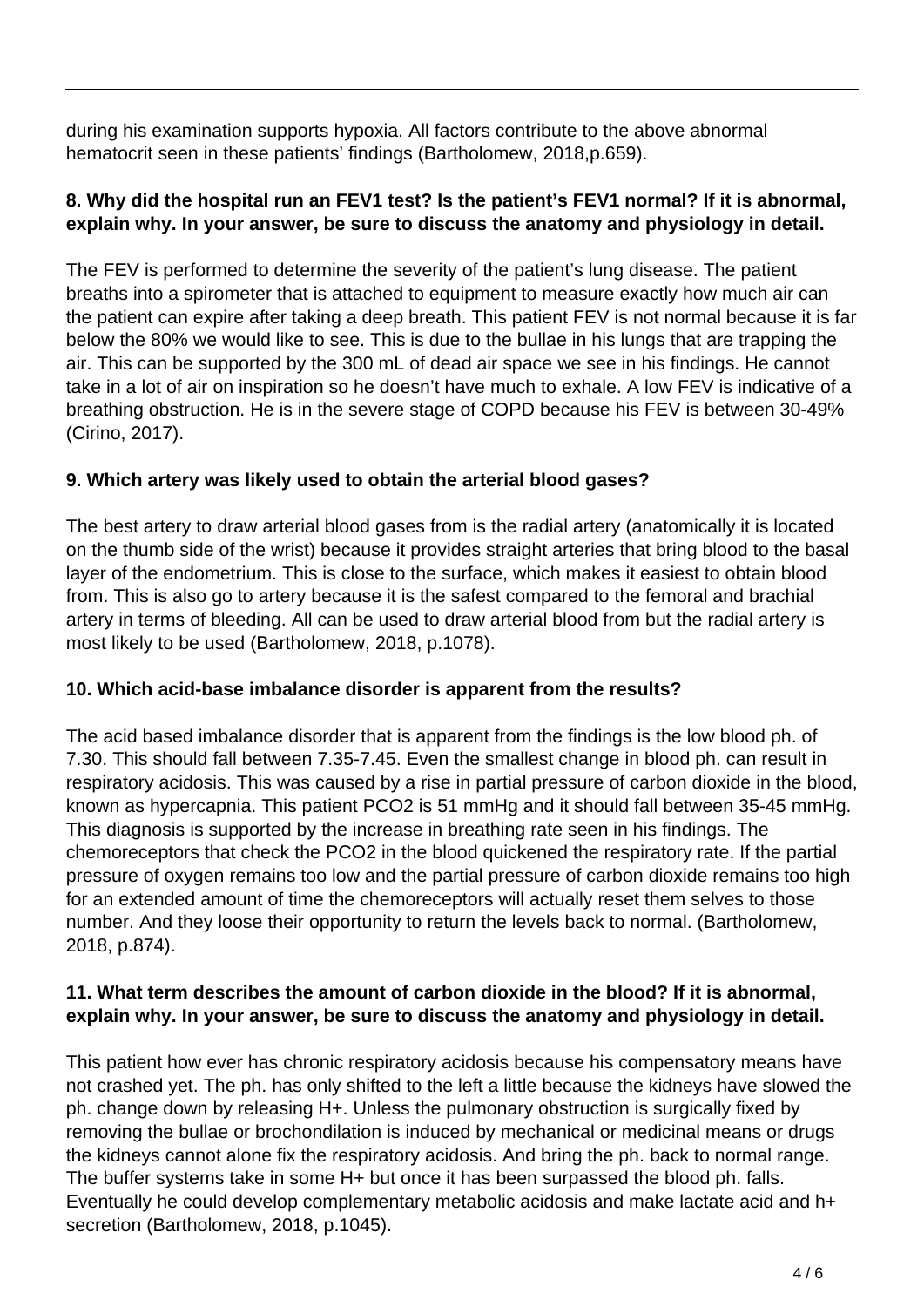# **12. Is the level of bicarbonate in the blood normal? If it is abnormal, explain why. In your answer, be sure to discuss the anatomy and physiology in detail.**

Hypercapnia is the best description of carbon dioxide levels in the blood. This patients findings reveal insufficient "tissue perfusion" which causes the hypercapnia in the blood. This patient does not have a normal level of bicarbonate in the blood. The normal level should fall between 23-30 mEq/L in adults; but his however, is above that at 35 mEq/L. HCO3- is high in this patients blood because of the hypercapnia and "inadequate tissue perfusion" (Han, 2019). The low blood ph seen in his findings is what stimulates the kidneys to produce the extra bicarbonate we see in his findings. The greater the respiratory acidosis is the greater the kidneys attempt to compensate for the low ph. The arterial blood gases seen in his findings support this diagnosis (Bartholomew, 2018, p.876).

# **13. What word describes the level of oxygen in the blood? If it is abnormal, explain why. In your answer, be sure to discuss the anatomy and physiology in detail.**

A normal level of partial pressure of oxygen in the blood is 105 mmHg and this patient has 43 mmHg of partial pressure of oxygen in his blood. The best way to describe this patients low oxygen levels in the blood is hypoxic. The low oxygen in the lungs from disease creates the hypoxia. Lactic acidosis could result from many years of hypoxia. (Bartholomew, 2018, p.665, p.1047). The accessory muscle breathing seen in his physical examination is an attempt for the body to develop positions that relieve the hypoxic state, and dyspnea the patient is experiencing (Han, 2019). The patient's lung compliance has increased because of the rise PCO2 in the blood allowing the hemoglobin to give the oxygen more easily. The air goes in and out of the lungs more easily, which causes the patients dyspnea and accessory muscle usage. (Gwinnett Technical College, 2018a, p.154)

# **14. What is a likely diagnosis for this patient? Why did this condition develop?**

Through analysis of this patients history, physical exam, and findings he is diagnosis with Chronic Obstructive Pulmonary Disease, specifically, pulmonary emphysema. He has two of the most seen symptoms with COPD, which are cough and dyspnea. On average "62 percent of patients have these symptoms" (Han, 2019). This was caused by his unsuccessful attempts to quit smoking 300 packs of cigarettes a year. He was recently hospitalized with pneumonia because his respiratory defenses have been compromised. His blood air barrier isn't working to prevent such infections (Bartholomew, 2018, p.848). Because we are not given the geographical location f the patient we cannot rule out the possibility of high altitudes be a contributing factor in this patients condition.

# **References:**

# **Textbook:**

- 1. Martini, F.H., Nath, J.L., & Bartholomew, E.F. (2018). Fundamentals of anatomy & physiology (11th ed.). London: Pearson.
- 2. Mosby's Dictionary of Medicine, Nursing & Health professions. 9th ed. St. Louis, MO: Mosby Elsevier, 2013. Print.